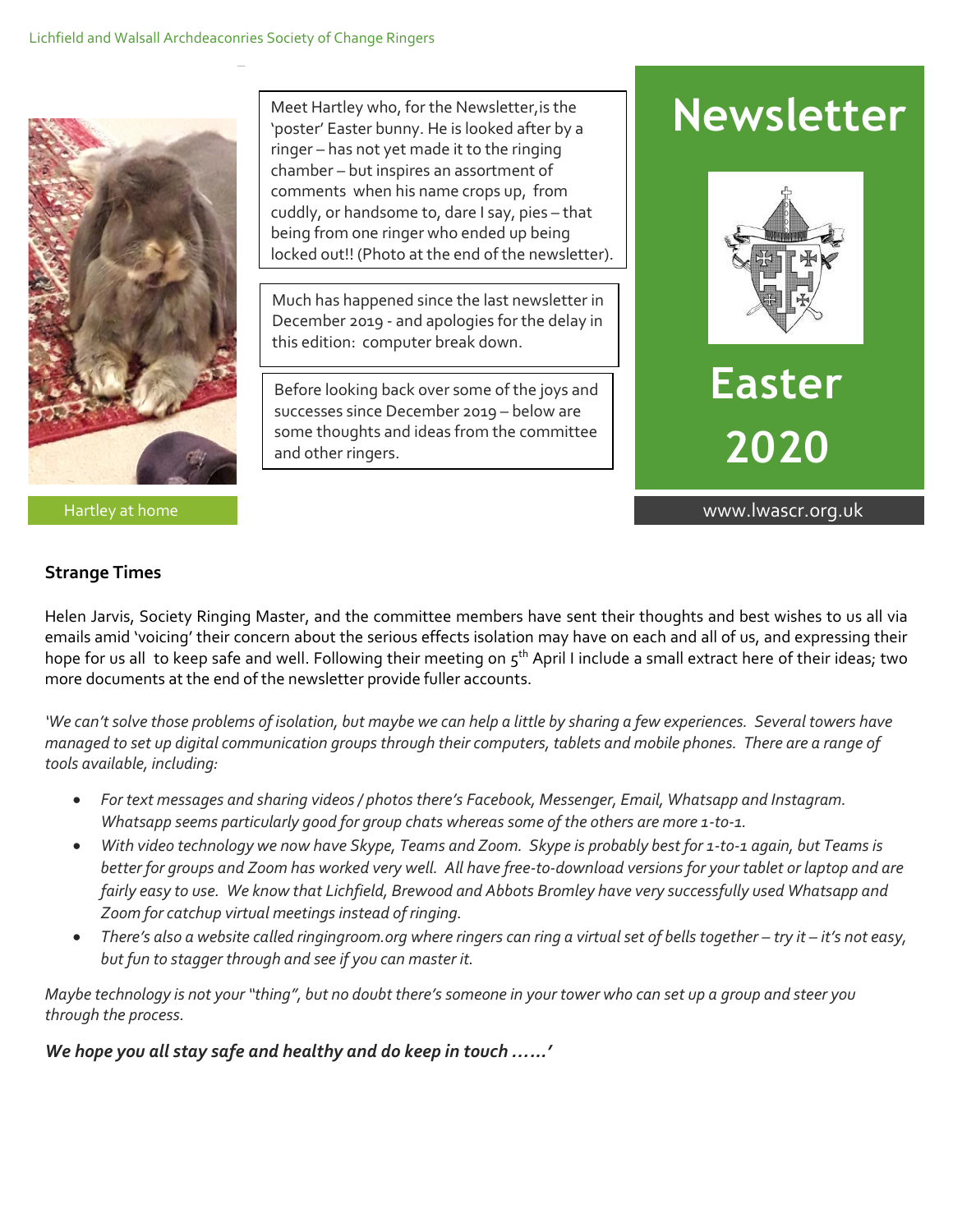**John Allen**, who became a member of the Society in 1954, remarked that this was the longest period in his memory when tower bells couldn't be rung - this was after only two weeks!

**Richard Coles** (a celebrity vicar) expressed the thought recently that this is the first time churches have been closed since the Black Death.

**Ray Hosking**; 'Like many others I am missing ringing a lot – does my daily routine sound familiar? – Get up, have breakfast, do some jobs, then lunch, go for a walk, do some gardening, have tea, ring family, watch TV and go to bed? Repeat. Apart from the plus points of catching up on the backlog, I have recently been discovering the wonders of the Internet which has brought respite – being at that age which meant I wasn't a confident user. I am now familiar with WhatsApp, Houseparty and Zoom. These are great mechanisms for 'seeing' and keeping up with other ringers. The lockdown doesn't mean we can forget about ringing, we can make use Internet 'assets' such as Abel and try to keep up.**'** 

# **Back to December 2019….**

December 21<sup>st</sup> we were made very welcome at Mavesyn for the regular meeting where we indulged in delicious food, mulled wine and coffee and while socialising, also took part in tower and handbell ringing. Noticeable are the two redundant 'parking' attendants relaxing away from it all near the door (3rd photo from the left) who inspired such comments as: 'Call Crisis at Christmas' and 'Where's the Salvation Army when you need them?'









Sincere thanks to all who attended, rang, worked and helped share the joys and laughter of ringing. It was another successful meeting.

# **Then the February Challenge with congratulations to:**

- Michael Roberts (Penkridge) who rang his first doubles inside with Penkridge band at Shareshill and then first Bob major on the treble at Cannock. (Jean Nixon)
- The ladies who scored their first quarter of Bob Caters first on 10 for Pam Garbett, Gill Wheatley and Helen Turner-Murphy, and first inside for Petula Hughes. (Jean Nixon)
- For John Binns who rang a quarter on the tenor to Grandsire doubles at the cathedral after an absence of 10 years, and to Daniel Munday who conducted superbly.
- To the whole band at Brewood from Steve Askew. 'The newest learners rang call changes with their bell in the correct place at the correct time without any interventions from the conductor – excellent. After several attempts, the local band rang a perfect course of Norwich minor. Then, not as a challenge but more maybe as inspiration, the band welcomed a team of Birmingham superstars who rang a fabulous silent and unconducted touch of John Noonan's peal composition of Stedman triples. Now – the band is doing much homework to prepare for the return'.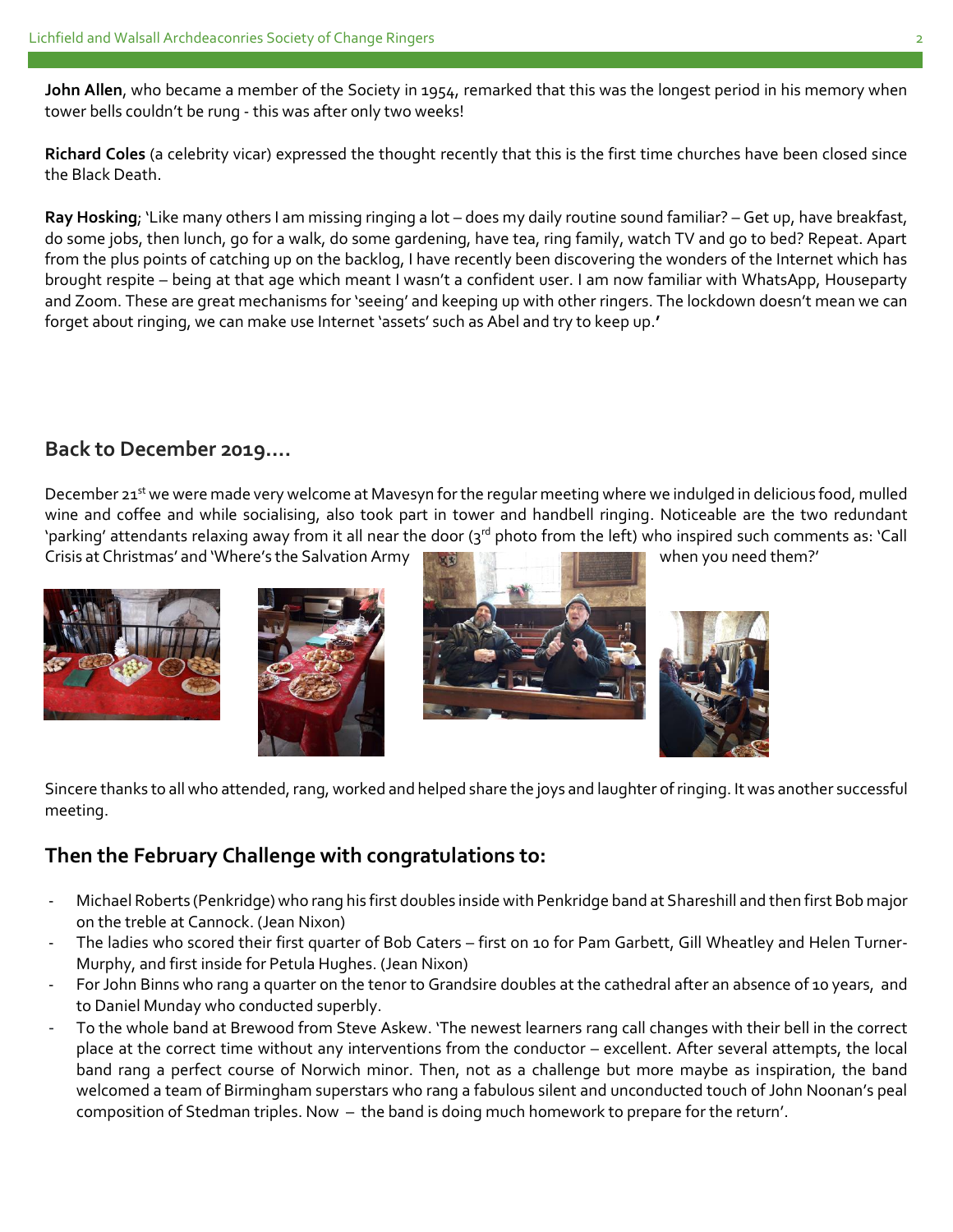Peal Week 2020

# **Peal Congratulations**

The 11<sup>th</sup> annual peal week coincided with Half Term as usual and resulted in 6 successes from 11 attempts, with 49 ringers taking part. Last minute drop-outs are any organisers biggest fear and this year it was my turn. An incautious gym session left me with a fractured clavicle (see image right if brave!) and the prospect of a week of one-handed peal ringing. Other shoulder problems for Liz and Heather caused some rearrangements and sadly the two handbell attempts had to be postponed. Apart from that all the attempts started as planned, beginning with a good effort at Lichfield Cathedral (a first for Daniel from the local band) followed by firsts for Alex and Steve at Coseley.



- afternoon attempt at Abbots Bromley went very well with progress for Jean (she rang 13m in 1978!) Shenstone's peal was largely trip-free but we didn't really do justice to these lovely bells. The attempt at Cannock was better and enabled Dave and Steve to ring their first 10-bell peals. The largely local band at Brewood were delighted with their success on Friday – thanks to Andrew for stepping in. Unfortunately, at the same time a band at Sandon was losing multi-Minor close to halfway, and on the final Saturday, Bob Major was lost at Alrewas after over 2 hours. This would have been Gary Crutchley's first peal and, along with the other losses, will be reorganised asap.
- Thank you to everyone who took part and to those who assisted with the organisation. Keeping peal ringing alive in small Societies can be hard work but, despite the losses, there was a lot of determination to succeed and I hope everyone enjoyed themselves. Well done to all. **Stuart Hutchieson**

# **News from St Nicholas, Mavesyn Ridware**

We have been enjoying a 'new era' here at St. Nicholas, welcoming new ringers to our Thursday night practices and many also joining us for Evensong on a Sunday. You know who you are and Oggy and I would like to say a big THANK YOU for your help and support over the past 12-18 months.

We now have ringing sessions that are vibrant, full of laughs and giggles and can sometimes only be described as borderline 'Carry On' in style!

Our Christmas meeting was well attended and stocked full of homemade cakes and savouries.

To celebrate we decided to have a post Christmas meal at the Old Peculiar on Leap Day 2020 – an excellent evening was had, food was yummy, alcohol a plenty (I think our Newsletter Editor provided most of the entertainment – we all now know about her frisky dog??!)

An overheard snippet of conversation at the meal between David Everett (left) and Derek Giddins. David to Derek 'The thing is, Derek, you just have to keep your hair on,' to which Derek replied …' yes, David, but I have a problem with that'.

Going forward we're also hoping to arrange an outing at some point this year, along with quarter peal attempts for Gilly and Jan to plain hunt the treble to Doubles.

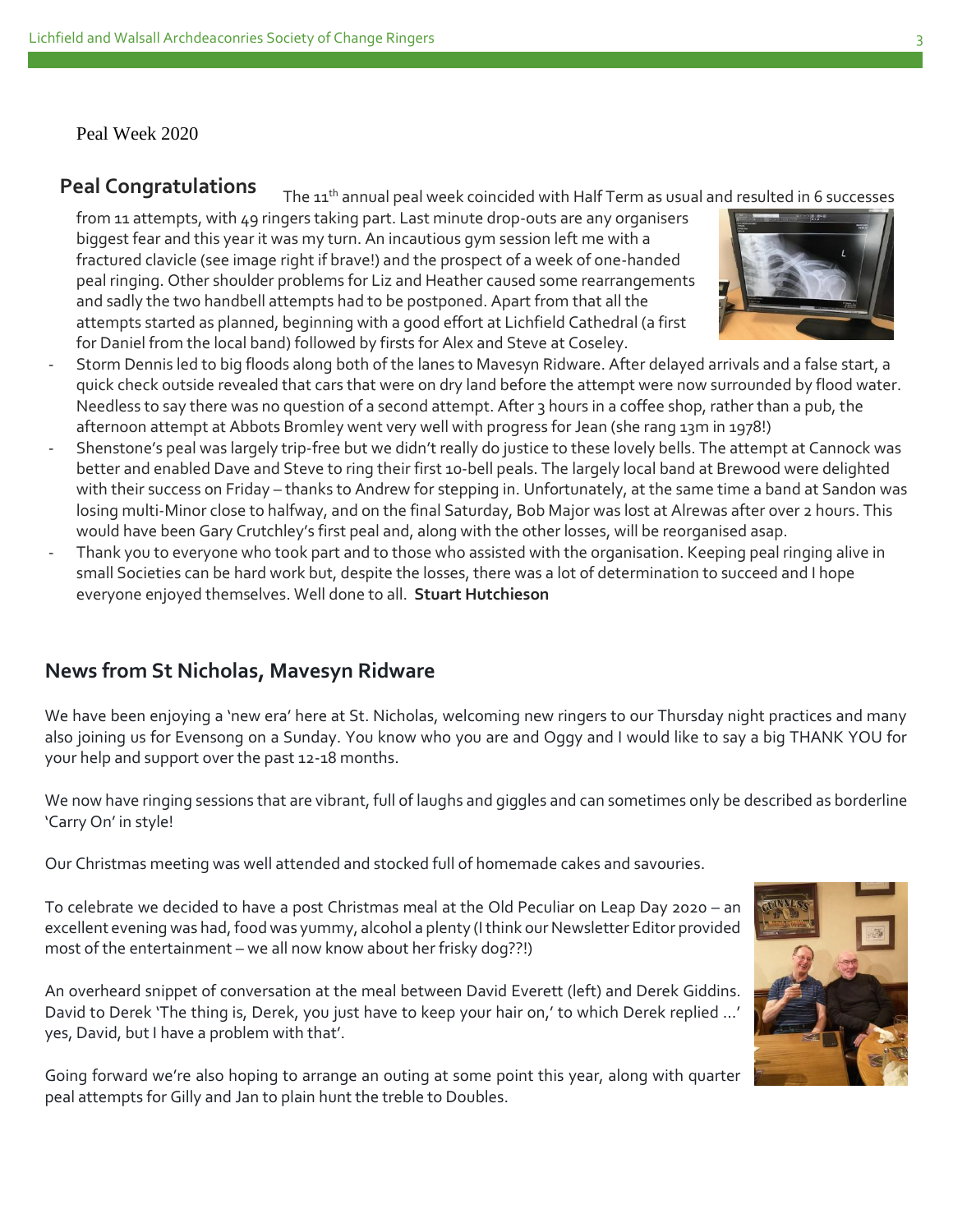We have attempted quarters of Glasgow and whilst they haven't been successful as yet we are gaining confidence and hope to score soon. An enjoyable quarter of Erin Triples was conducted by Mr. Everett and was an absolute joy to ring in. Plans are in motion to start quarters of spliced Surprise Major which will help all involved to improve in many ways.

On another positive note during these difficult times of self isolation, we are finding our Whatsapp group very useful for keeping in touch with each other, checking if we're all ok and sharing funny stories, photographs and anecdotes etc. Suggested game…best places to hide the loo paper where your partner won't be looking!

Wishing everyone well through these coming months.

**Anne Ogden**.

# **More ringing to celebrate.**

Very shortly after I joined the Cathedral band, Lucy Smith was unable to get to the ringing chamber; not long afterwards



Clive fell and was unable to ring at all for quite some time, though remained a staunch supporter at the pub after practice and for refreshments after Sunday ringing. The only experience I can enjoy of their ringing days is on You Tube, and they are missed. However, they are still ringing and on 6<sup>th</sup> January 2020 they rang a handbell quarter peal: 1320, Kent TB and Plain bob minor. Lucy Smith – 1-2, David Everett (C) – 3-4, Clive Smith – 5-6 with the following note. 'Rung more in hope than expectation after effecting an extremely temporary repair to the tenor, and after two earlier attempts failed due to the tiredness of the conductor.'

### **From Ann-Marie Hopkins, St Bartholomew's Church, Penn, Wolverhampton.**

1260 Plain Bob Doubles, January 26<sup>th</sup> 2020.

- 1. Michael Hopkins
- 2. Keith Porter
- 3. Ann-Marie Hopkins
- 4. Dave Whitfield
- 5. Alastair J. Hopkins
- 6. Bob Dunphy \*

\*First quarter peal.

Rung in memory of Shirley Russell Hopkins 1923 – 2019: father of Alastair J. Hopkins, Father-in-law of Ann-Marie Hopkins, and grandfather of Michael Hopkins.

# **From Ray Hosking**

Aled Perkins, aged 17, is one of the latest recruits taught at the cathedral by Helen Jarvis. He rang his first quarter peal on 8 at Aldridge. The band: David Everett ( C ), Helen Jarvis, Rachel Everett, Ray Hosking (cathedral ringers),Sophie Ash (Aldridge), John Mulvey (Tamworth but rings at the cathedral on Mondays and evensong), and Jonathan Healey (formerly Birmingham cathedral but now rings at Aldridge with his son). The local band benefits from having someone of Jonathan's immense standard and ability. Aled rang really well and made excellent progress; he rings at the cathedral on Mondays and for evensong, and at Walsall on Wednesdays. The quarter peal of Stedman triples planned for 4<sup>th</sup> April 2020 is currently on hold.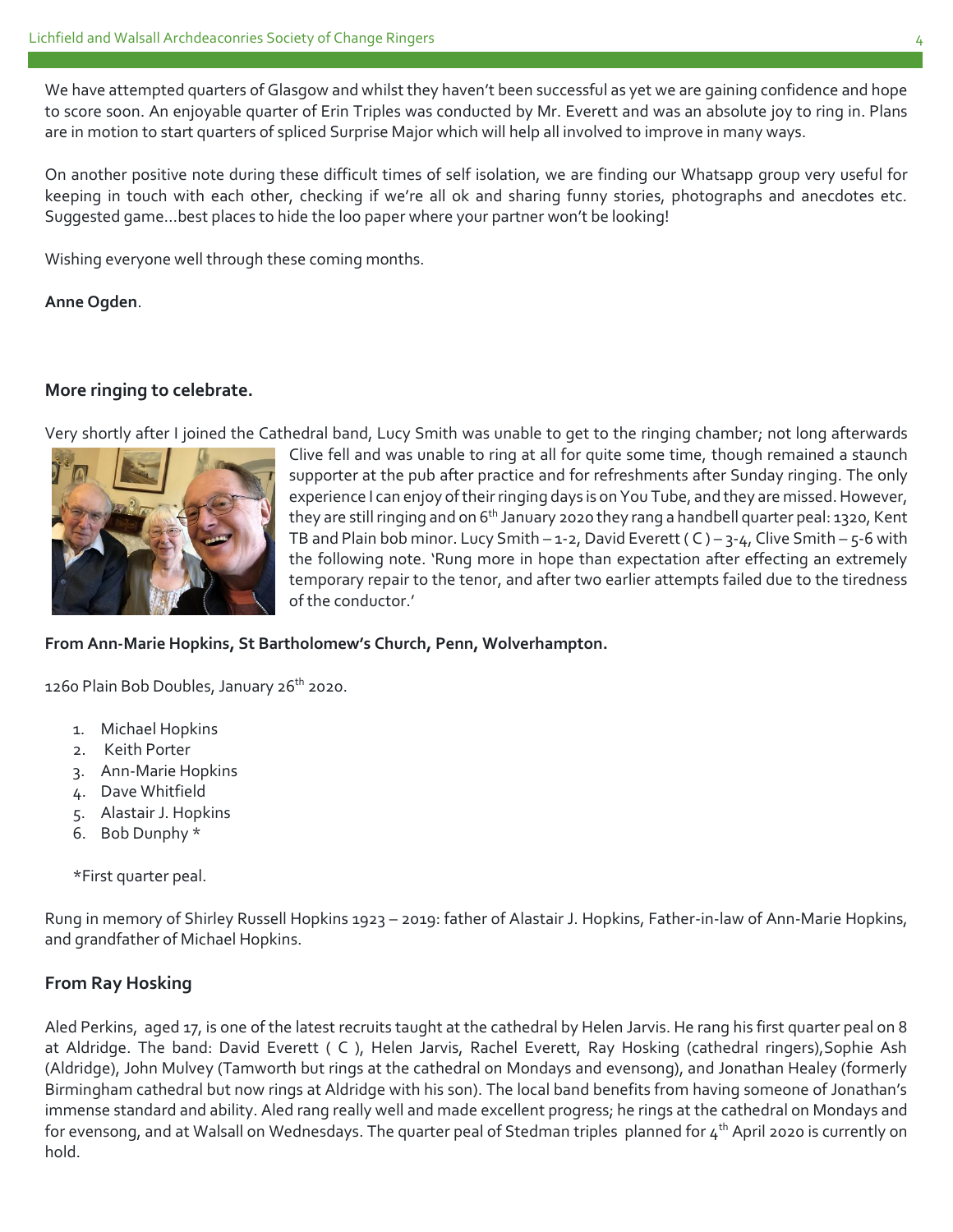# **Graffiti at Lichfield Cathedral.**

Graffiti now has become very much an art form – quite a change from the time when it used to be seen as desecration to public buildings – though that attribute has been part and parcel of life for thousands of years.

Below are some images of graffiti at the cathedral – some only visible in the roof spaces – 'discovered' following a recent survey.

Firstly, Masons markings – why did masons sculpture markings into the stone? There apparently is no formal record of 'why' these markings appear in random places. There were some specialist masons (Bankers, Quarry, Assembly) where there might have been a system for payment, size, location (information from Warwick University website) but for quite specific roles and systematic markings. The markings here are a collection of straight lines, differing from each other, high up, and in random places. Are the random examples signature marks (masons were unlikely to be very literate), or just leaving a part of them for posterity?











These remaining examples of graffiti cover a century of cathedral visitors: some may be seen as desecration, others to inform and remind. At a recent tour of the roof spaces, the guide mentioned that until recently, choir boys were allowed up into the roof space during break times from practices – until it became/was deemed unsafe. If that was the case, graffiti here might well reflect choir boy activity. You may recognise one or two of them.



However in all cases, they are in the cathedral for posterity – be it for fame or notoriety.



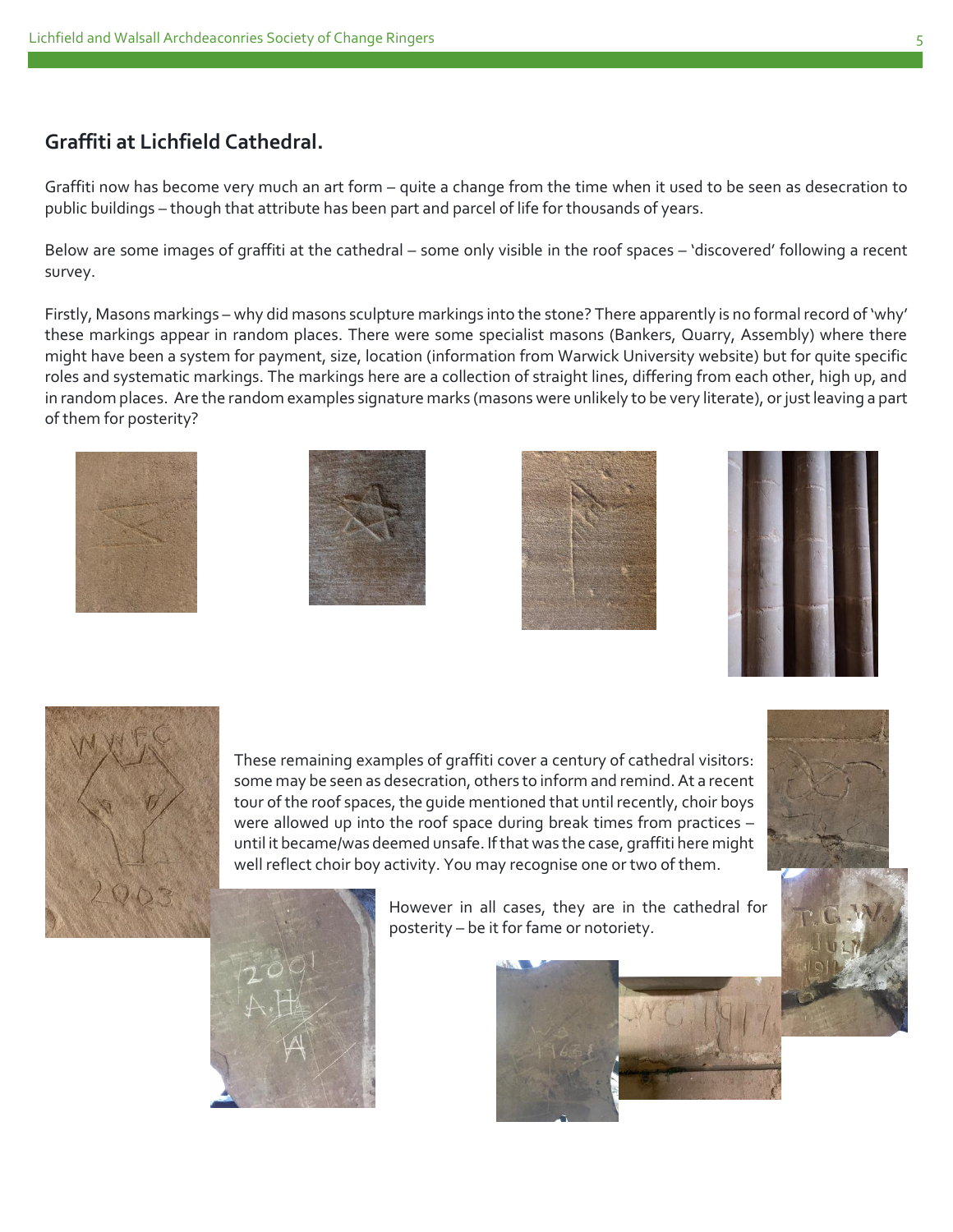**Gilly Hanson-Giddins, a Mavesyn ringer, was admitted to hospital on 3rd April, diagnosed with coronavirus. She is now, thankfully, slowly getting better and we send our love, thoughts and very best wishes to her and Derek for a speedy and full recovery.**

#### **Of interest….**

"I struggle to see the value of the Associations - I am not inspired by what is going on there."

The above statement appeared in last week's RW [5679]and made me think. In fact there are quite a lot of comments about the Associations in the RW, usually from some of the more outspoken members of the upper echelons of ringers.

It seems though that there are three principal types of ringer;

- 1. Those who are content to ring for Sunday services and weddings but really don't want more,
- 2. Middling ringers who want to improve to the next level,
- 3. Experts who get invited to take part in peals.

I had a discussion down the pub recently with a member of our tower who told me how they felt a sense of achievement several years ago when they started to get invited to ring in peals of more difficult surprise methods. Maybe those ringers have no need of their local Association. But for those of us in groups one and two, we are the ones who the Regional / Diocesan Associations are really for. So, "What exactly do the Regional Associations do for us''?. Without thinking too hard, the following quickly came to mind:

- For those of us not yet being invited, they organise challenges, quarters and peals
- Regular opportunities to ring with members of other towers and to ring at other towers
- Regular opportunities to practice higher / more difficult methods
- Training & development sessions
- Arranging local contests (after all its contesting that raises aspirations and standards)
- A point of contact with the diocese (who are after all our landlords and one of our principal purposes)
- Local expertise / support when it comes to repairs, improvements, fundraising for them and obtaining faculties
- Support to struggling bands / towers where numbers or skills are few
- Sociable ringing with friends when one's own band might be just too small
- Organizing RWNYC teams (very important that one)
- And above all, a local and friendly face to turn to when help is needed

The degree of success obviously varies. There's no obligation to join and no bar if one doesn't. In our local association we are talking to our towers to find out what they actually want from us, which might be very different to what we think they want and from what we currently do, but at least they are trying! Ask for support and it might be surprising how willing the Associations are to help. Like many organizations, sometimes they get a bit mundane and samey, but on that occasion when you need them, you're glad they are there. Of course, we can't please all the local ringers all of the time. We can't even

please some of them some of the time. But, if we disbanded the Associations, could the Central Council really be that active everywhere? Would ringing gradually fade away except for those few clusters of experts? Nobody really knows.

But, is there any value to the Associations? I think there certainly is!

Dave Towell – published in Ringing World.

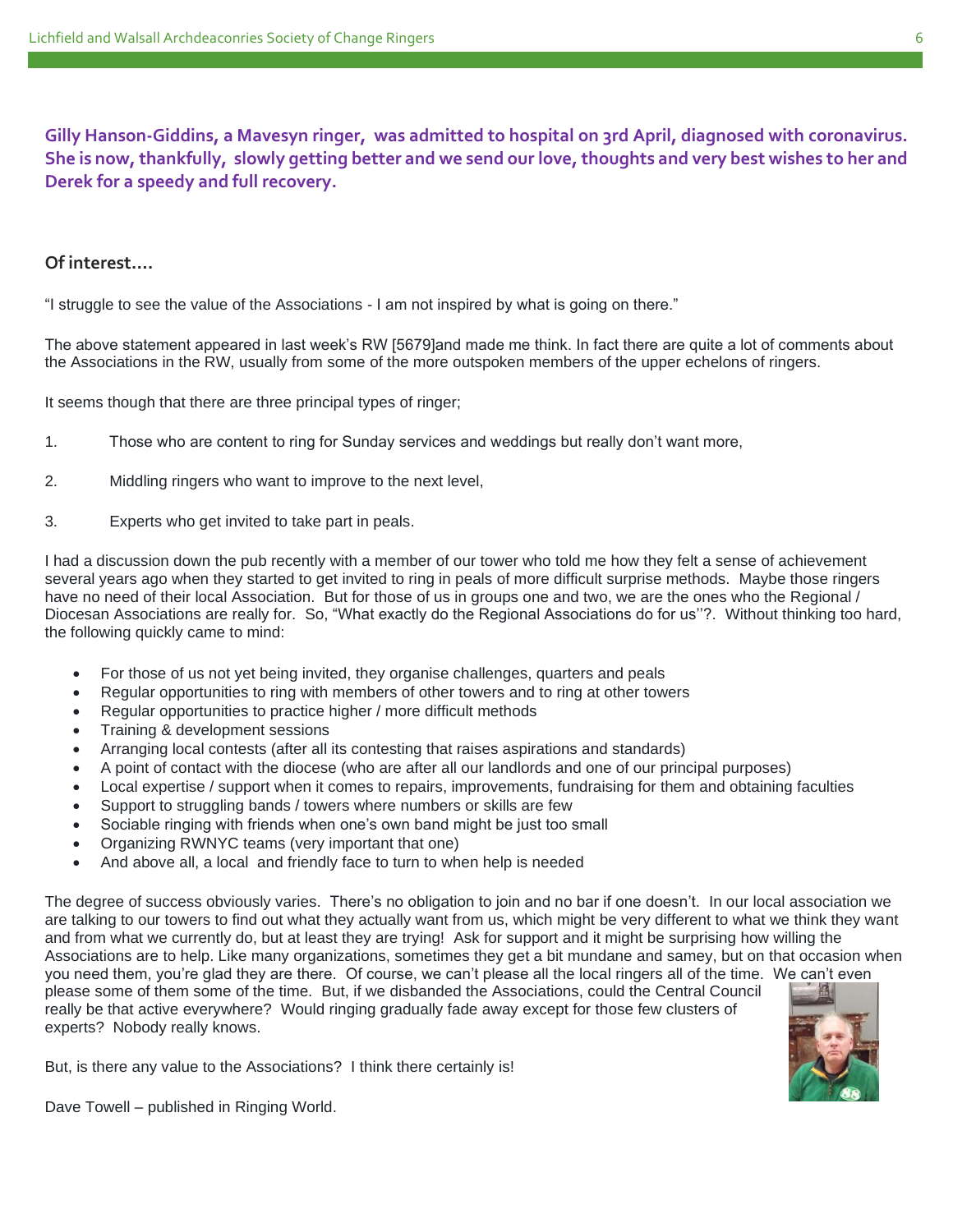# **Below – more complete 'articles' from the Committee – these will also be published on Facebook**

*'How are you all coping with the current lock-down?* 

*Fed up? Cooped up? Finding it difficult to work from home? Maybe actually enjoying the peace and quiet?*

*Most ringers are a fairly gregarious bunch and seem to enjoy being cooped up in a small room with several people for hours on end, followed by a convivial trip to a café or to a bar for a cup or glass of something refreshing, so not being allowed out on practice night is quite tough. Maybe you just like to ring on Sunday mornings before the service, but no doubt whatever your aim, you are missing the company. It's just not in our nature to have to stay in on our own. Probably some of us are dealing with it better than others.*

*It's widely said that Church bells are one of the traditional sounds of Britain and in these currently silent times, they are something else that's gradually fading from our way of life (a bit like air pollution from cars).*

*We can't solve those problems of isolation, but maybe we can help a little by sharing a few experiences. Several towers have managed to set up digital communication groups through their computers, tablets and mobile phones. There are a range of tools available, including:*

- *For text messages and sharing videos / photos there's Facebook, Messenger, Email, Whatsapp and Instagram. Whatsapp seems particularly good for group chats whereas some of the others are more 1-to-1.*
- *With video technology we now have Skype, Teams and Zoom. Skype is probably best for 1-to-1 again, but 'Teams' is better for groups and Zoom has worked very well. All have free-to-download versions for your tablet or laptop and are fairly easy to use. We know that Lichfield, Brewood and Abbots Bromley have very successfully used Whatsapp and Zoom for catchup virtual meetings instead of ringing.*
- There's also a website called ringingroom.org where ringers can ring a virtual set of bells together try it it's not easy, *but fun to stagger through and see if you can master it.*

*May be technology is not your "thing", but no doubt there's someone in your tower who can set up a group and steer you through the process. If all else fails, there's still the old fashioned 'phone, or tobacco tins connected by string, or even pigeon post! But do give it a go and chat to your ringing friends – no doubt they'll be pleased to hear from you. Everyone who's tried it has said how much they enjoyed the sense of apparent normality from that get-together.*

*As well as staying in contact, there are many useful ringing related things that we can still do and little projects to engage in while not ringing. We aren't going to list them all here, but why not keep an eye on our facebook page <https://www.facebook.com/lwascr/>, where hopefully we'll be posting a few ideas, just to keep the brain ticking over.*

*We hope you all stay safe and healthy and do keep in touch …..'*

#### *LWASCR*

### **Things to do while we can't ring or go out – in no particular order**

- 1) Show defiance and get a flag flying from the tower. Should be the diocesan flag (Lichfield) but the Union Flag would be great. Failing that, St George's, Staffordshire, or frankly any flag except a white one. Anyone got a Jolly Roger?
- 2) Make a bucket list of towers you'd like to ring at when its all over
- 3) Get a copy of Abel / Mobel / Beltower and practice that method(s) that have been just beyond you at the last few tower practices – then surprise your colleagues when we have the all clear
- 4) Re-read Simon Linford's Project Picked Egg articles. You might not agree with him, but they are well written and quite entertaining[. https://wiki.changeringing.co.uk/Project\\_Pickled\\_Egg](https://wiki.changeringing.co.uk/Project_Pickled_Egg)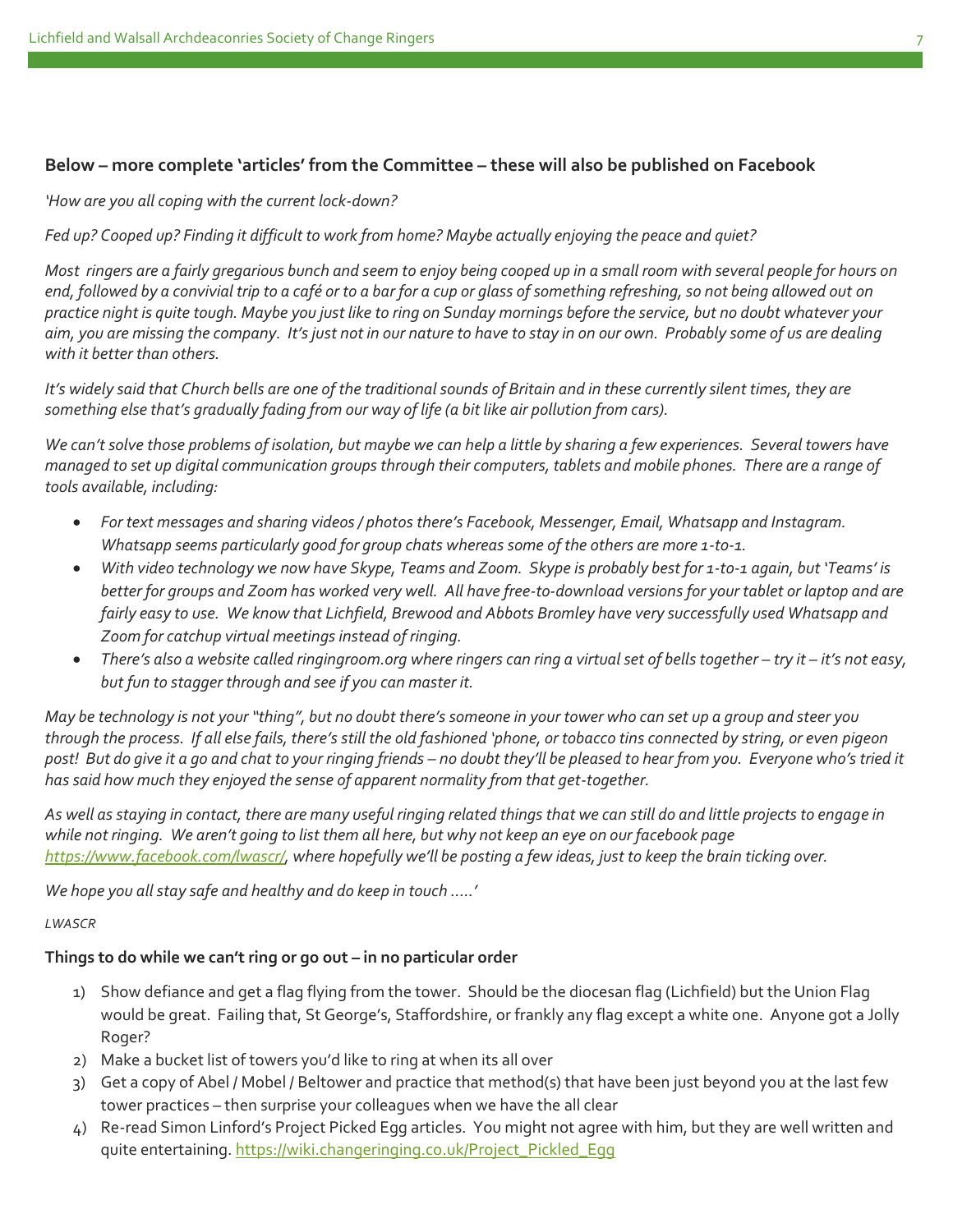- 5) Write something for the newsletter
- 6) Order one of Steve Coleman's ringing books. There's one to suit all ringing abilities and he has an entertaining easy-going style, in bite-size chapters.<http://www.ringingbooks.co.uk/>
- 7) Get a discussion group going for friends, for the tower and maybe for the society. Encourage everyone to contribute. Whatsapp or Instagram may be suitable tools
- 8) Work up a tower web site / page and send a link to the LWASCR webmaster, Matt Gallon
- 9) Think about the maintenance that you've been putting off and make plans to deal with the backlog
- 10) Produce a routine tower maintenance schedule
- 11) Set yourself a target of methods you'd like to ring and practice them on Abel
- 12) Write something for the Ringing World, either about you, your tower or your alternative (but related) other hobbies / interests
- 13) Skype or Zoom call your friends and fellow ringers
- 14) Avoid catching coronavirus!

The original version of this had a few things that involved going up the tower (on your own), but since then the Bishops have issued advice (reiterated by the Central Council in the Ringing World 3<sup>rd</sup> April) that churches (and therefore towers) should remain closed during the coronavirus lockdown, you may not be able to do them at the moment, but there's no harm in planning.

\*Note that some churches have rules about working in towers and who must be present.

## **Some things to do when you are finally allowed to start ringing again:**

- i) celebrate !
- ii) take the hoover and duster up to the ringing room
- iii) check the nuts, ropes, stays and sliders on the bells before you try ringing them again.
- iv) Arrange some special ringing



Some Committee members from left: Ray Hosking, Helen Jarvis, Stuart Hutchieson, John Mulvey, Mike Deakin, Steve Askew, Tayeed MacPherson, Dave Towell and Jean Nixon.

# **100 Club Update**

Lucky winners of the last draw were: Alastair Hopkins £48.50 John Wybrew £24.25 Walsall Tower £12.13 Brenda Hopkins £12.13



If you'd like to try your luck and help raise money for the Bell Restoration Fund, please contact Linda Pick: **lindapick@totalise.co.uk** or download an application form. from the Society website.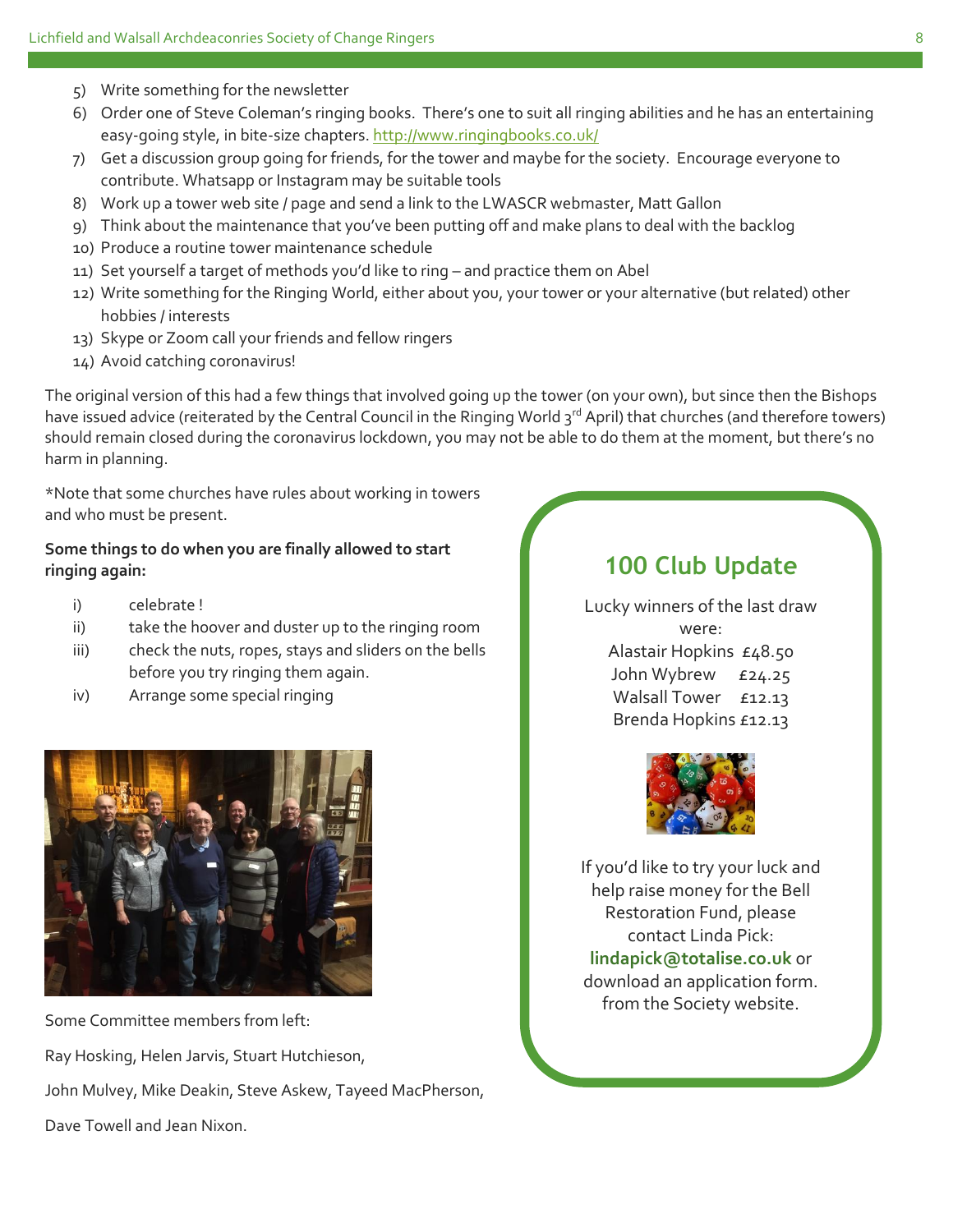

**Locked out!!**

#### **From John Mulvey.**



#### **A Trip to America - Ringing Among the Ashes**

I've just returned from a two weeks holiday in Charleston, South Carolina. This year marks 25 years since I first went there. Bob Smith of Eayre and Smith, Bellhangers had persuaded me in 1994 to go out and spend 10 days in Abilene in Texas teaching basic bell handling to a new band. I was one of many such people who would spend time there supporting the local band.

In 1995, following the installation of a 4cwt ring of 8 at Stella Maris church on Sullivan's Island in Charleston Harbour, I was again persuaded by Bob to follow others to spend time with the new ringers being recruited for the church. My first visit to Charleston.

There was at that time one other ring of bells in Charleston, at St Michaels, which had been rehung after Hurricane Hugo had done major damage to the tower in 1989. They

**Thank you to everyone who has contributed to this Newsletter, and to all who read and give feedback, much valued. Please remember to send in articles for next newsletter – June 2020.** 

**Images below for bunnies at an Easter hunt.**



**With very best wishes for Easter to everyone.**

had not been rung full circle since they were cast by Mears, following the civil war, as their hanging had been entrusted to locals who were unaware of the needs of change ringing. Luckily the architect employed on the tower restoration, although not a ringer, was keen to have the bells rehung as they were intended, as change ringing bells. So there were a few people that had been trained a few years before to assist.

This time in 1995 started my love affair with the City of Charleston and its people. Few British people go there for holidays. Those that do appear may be there for a day on a cruise stop off or pass through the airport on the way to famous golf courses such as Kiawah, a Ryder Cup venue. The city is stunning in its architecture; consisting of mainly  $18<sup>th</sup>$  and  $19<sup>th</sup>$  century houses and its position; on a large peninsula fronting a large natural harbour. It had suffered a major decline after the civil war and no one could afford to modernise or replace housing. In the 1920s with tremendous forethought the city council enacted the first conservation legislation in the USA. Today harbour front houses cost many millions of dollars.

In 1998 the same architect , Dan Beaman, who oversaw the rehang of St Michael's bells and the installation of the bells at Stella Maris persuaded the church he attended, Grace Church, that they should have a ring of bells. He wasn't put off by the fact that their tower was structurally weak. He designed a detached campanile to be sited at the rear of a courtyard between the church and its hall.

How was this tower to be financed? Well some restorations persuade you to buy a brick but in this case Dan persuaded people to buy a box in the tower walls. These boxes were to contain their ashes when they died! The tower was to be a columbarium. The front of the tower facing the courtyard consists of a wall of glass etched with angels as at Coventry Cathedral. Through this at ground floor level you can view the ringers and above the bells which are floodlit at night. Inside the ground floor ringing room the floor is marble and the walls are slate panels. Some are inscribed with the names of the occupants whose ashes are deposited there. It's a bit spooky at first